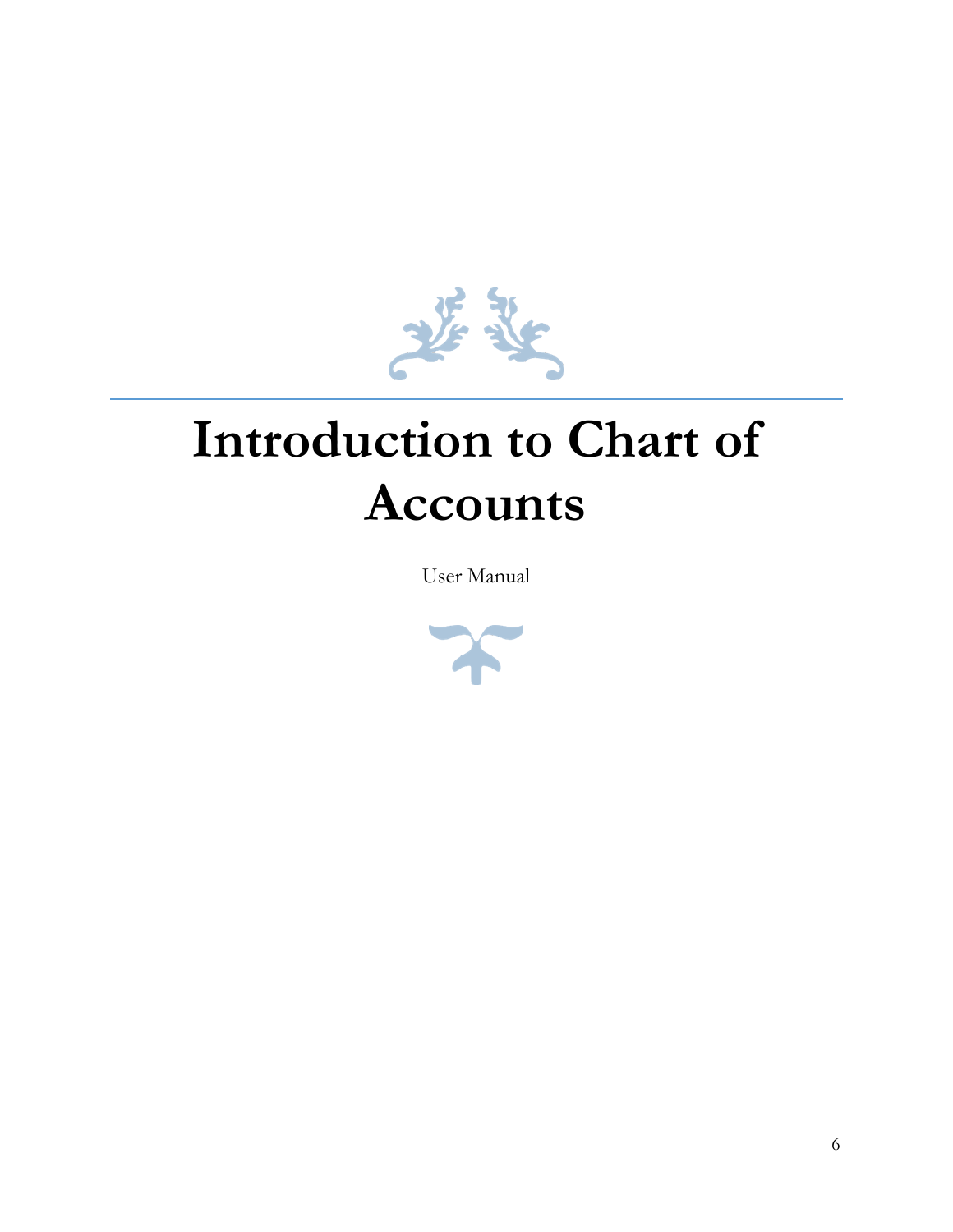## **Reporting on Chart of Accounts**

Reports in SAP system can be obtained on the basis of Chart of Accounts (CoA). There are five elements in CoA as follows:

- 1. ENTITY
- 2. OBJECT
- 3. FUND
- 4. FUNCTION
- 5. PROJECT

There is a coding structure in the above elements with both alpha and numeric characters. The elements and the structure is explained below:

### 1-Entity

Entity means department of the provincial government. Each government has a unique range for its entities/departments. For Sindh the range is denoted by 'S', that is S01 to S99. This means up to 99 departments can be created in the system. Under a department there may be attached departments. Each attached department has a function and under each one are defined the Cost Centers/DDOs.

#### Example

**S25**- Provincial Assembly of Sindh (Department) **S250**- Provincial Assembly Secretariat (Attached Department) **S250011101**-Parliamentary/Legislative Affairs (Attached Department + Function) **KQ0001**-Provincial Assembly (Cost Center/DDO)

# 2-Object

Object is type of expenditure or receipt. System captures receipts and expenditure at Object level. Any item below Object level cannot be captured in accounting transaction. For example, Stationary is a detailed Object on which expenditure can be booked. However, any sub-detailed item such as 'paper' will not be captured by the system hence no report can be obtained. The use of detailed object element is mandatory for all accounting transactions.

Object element consists of one alpha (accounting) element and up to five numeric characters (account number) which classify each transaction:

| $A =$ Expenditure      | $B = Tax$ Receipts | $C = \text{Non-Tax}\,$ Receipts |              |
|------------------------|--------------------|---------------------------------|--------------|
| $E =$ Capital Receipts | $F =$ Assets       | $G =$ Liabilities               | $H =$ Equity |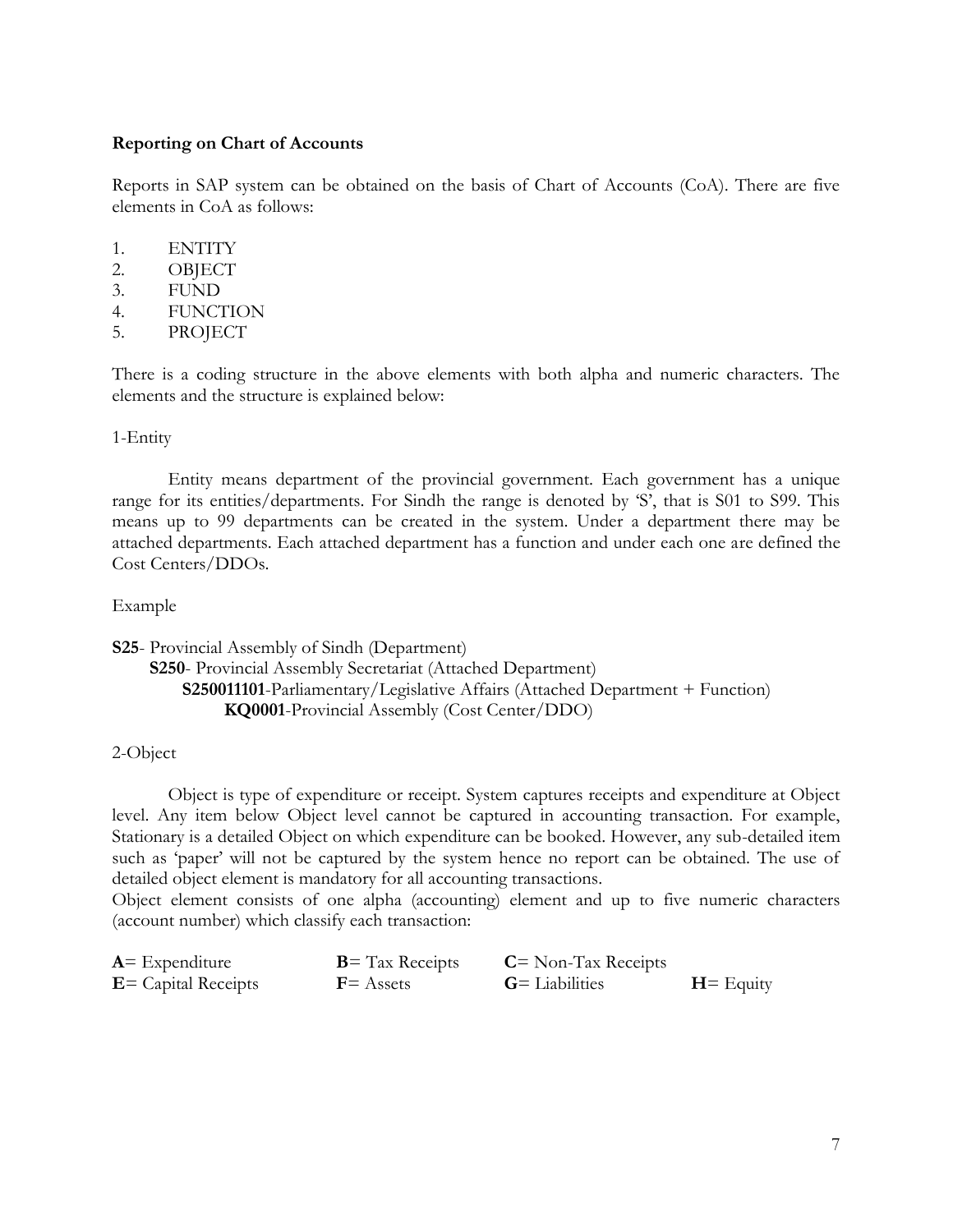Object element has three sub-elements:

| Accounting element |        | Expenditure                      |
|--------------------|--------|----------------------------------|
| Major Object       | A01    | <b>Employee Related expenses</b> |
| Minor Object       | A011   | Pay                              |
| Detailed Object    | A01101 | Basic Pay of Officers            |

3-Fund

This is basically the demand/grant. However, to define the source, nature, type of demand, further codes are added at the beginning of the demand number. Fund consists of 7 alpha numeric characters which are as follows:

| - 1st character is alpha which shows the government   | $S =$ Sindh     |
|-------------------------------------------------------|-----------------|
| - 2nd character is alpha which differentiates between |                 |
| public and consolidated fund                          | C= Consolidated |
| - 3rd character is source of fund                     | $1 =$ Capital   |
|                                                       | $2=$ Revenue    |

- 4th character is Sub Fund. It divides the consolidated fund between Current, Development and Capital under the headings of Voted and Charged expenditure.

| 1 = Voted Current Expenditure       | 2 = Voted Development Expenditure |
|-------------------------------------|-----------------------------------|
| <b>3</b> Voted Capital Expenditure  | 4 = Charged Current Expenditure   |
| 5 = Charged Development Expenditure | 6 = Charged Capital Expenditure   |

Last three characters demand/grant number. Example of Fund is given below:

Since public account is not budgeted therefore no grant number is given to it. Thus Fund number is not given to it. It is simply created on Object codes.

## 4- Function

This explains the nature of expenditure. The function code is numeric and it is mandatory for transactions relating to expenditure. There are four sub elements of function. An example of their coding structure is defined as under:

| Major Function        | 03      | Public order and safety affairs |
|-----------------------|---------|---------------------------------|
| Minor Function        | 031     | Law Courts                      |
| Detailed Function     | 0311    | Law Courts                      |
| Sub-Detailed Function | 0.31102 | Attorneys/Legal Services        |

## 5-Project

Project coding is not yet listed in CoA. However, it is mandatory in the system in order to obtain reports on projects in the development budget. A project is defined through 10 digits alpha numeric code as follows: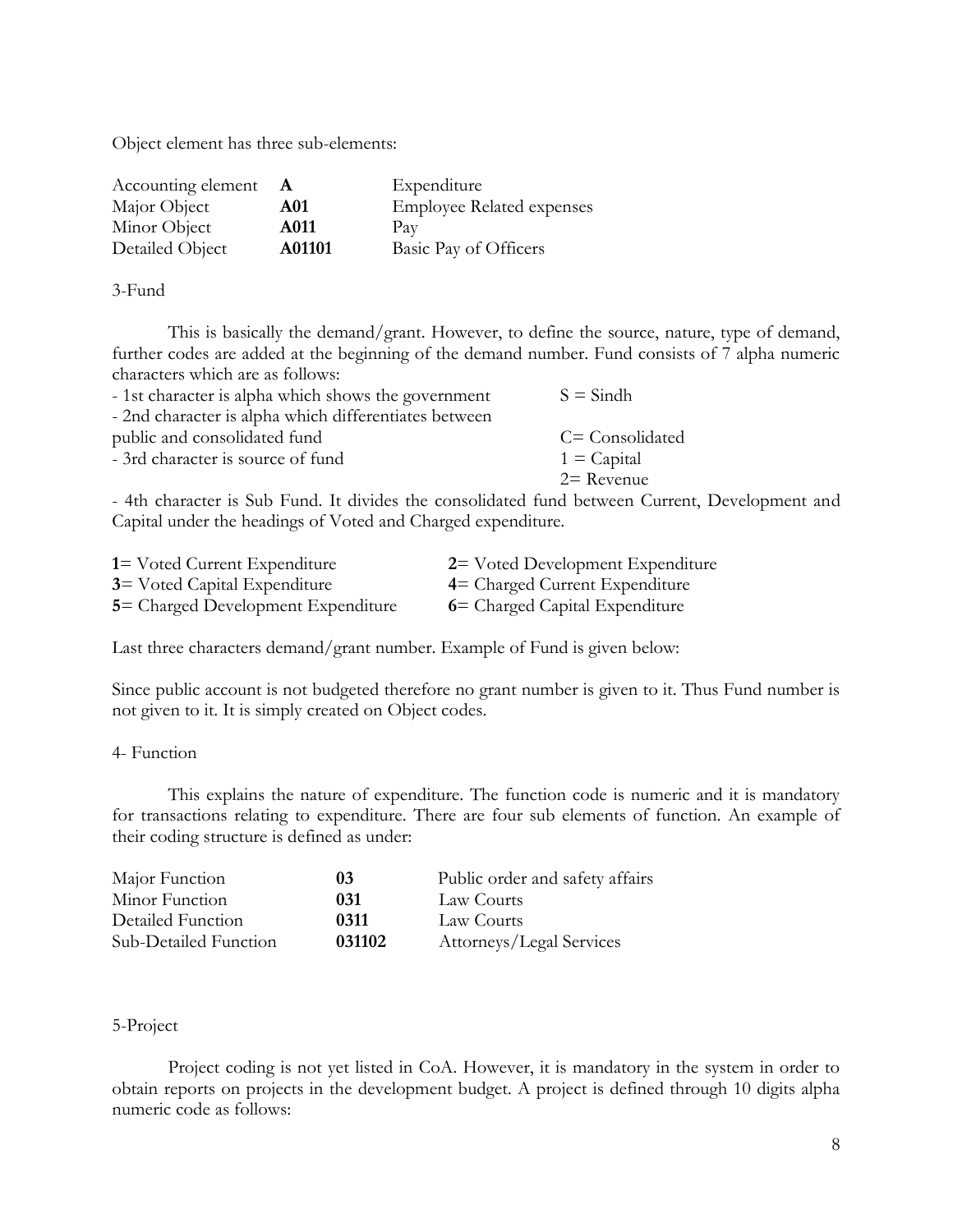- **KA** District initials (district in which scheme will be executed, for example, Karachi. (See below for multiple districts)
- **1617** Fiscal Year (starting year of the schemes)
- **0001** Scheme number (this number is sequential)

In the existing system the combination of Project definition/code and Object code is called the Work Breakdown Structure (WBS Element) e.g. KA16170001-A03970. With each WBS there is an ADP number. Each scheme must have one WBS at minimum.

When a scheme is broken down into several districts, the alpha code of that district is assigned but the ADP number stays the same. This allows in clubbing data at ADP number level and produce reports on each scheme. In the subsequent financial year when the ADP number has changed, project definition will remain the same and new ADP number will be assigned. This will allow production of reports for previous year for same scheme. ADP number is maintained in a separate field.

If a scheme is created in the system during the year and it is not available in budget book of that year then that scheme will be treated as NON-ADP scheme and will not be given ADP number. Same will be the case for federal grants, district ADP schemes and foreign funded projects.